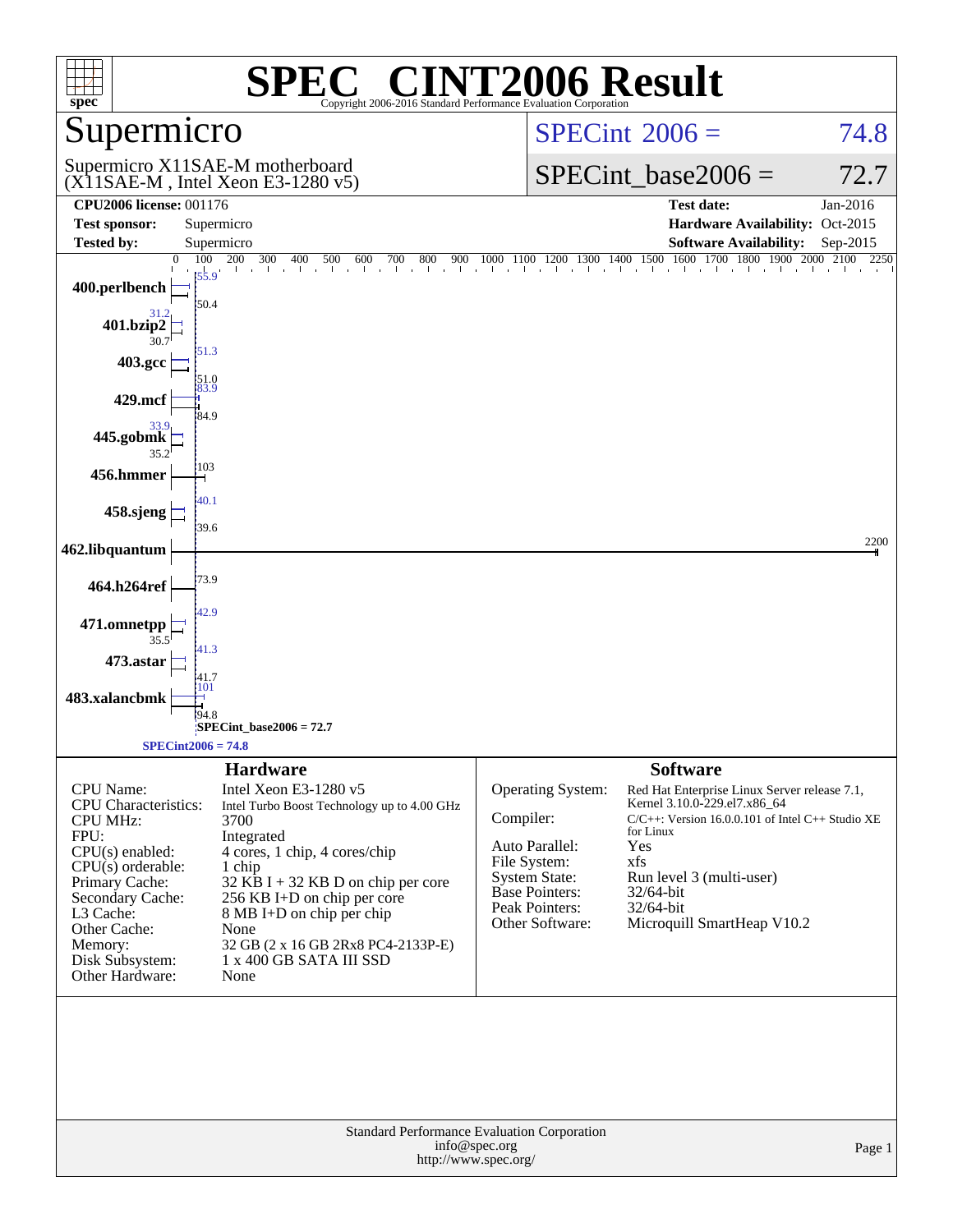

#### Supermicro

### $SPECint2006 = 74.8$  $SPECint2006 = 74.8$

(X11SAE-M , Intel Xeon E3-1280 v5) Supermicro X11SAE-M motherboard

SPECint base2006 =  $72.7$ 

**[CPU2006 license:](http://www.spec.org/auto/cpu2006/Docs/result-fields.html#CPU2006license)** 001176 **[Test date:](http://www.spec.org/auto/cpu2006/Docs/result-fields.html#Testdate)** Jan-2016 **[Test sponsor:](http://www.spec.org/auto/cpu2006/Docs/result-fields.html#Testsponsor)** Supermicro Supermicro **[Hardware Availability:](http://www.spec.org/auto/cpu2006/Docs/result-fields.html#HardwareAvailability)** Oct-2015 **[Tested by:](http://www.spec.org/auto/cpu2006/Docs/result-fields.html#Testedby)** Supermicro **Supermicro [Software Availability:](http://www.spec.org/auto/cpu2006/Docs/result-fields.html#SoftwareAvailability)** Sep-2015

#### **[Results Table](http://www.spec.org/auto/cpu2006/Docs/result-fields.html#ResultsTable)**

|                                                                                                          | <b>Base</b>    |       |                |       | <b>Peak</b>    |       |                |              |                |              |                |              |
|----------------------------------------------------------------------------------------------------------|----------------|-------|----------------|-------|----------------|-------|----------------|--------------|----------------|--------------|----------------|--------------|
| <b>Benchmark</b>                                                                                         | <b>Seconds</b> | Ratio | <b>Seconds</b> | Ratio | <b>Seconds</b> | Ratio | <b>Seconds</b> | <b>Ratio</b> | <b>Seconds</b> | <b>Ratio</b> | <b>Seconds</b> | <b>Ratio</b> |
| 400.perlbench                                                                                            | 194            | 50.3  | 193            | 50.5  | 194            | 50.4  | 175            | 55.9         | 174            | 56.0         | 175            | 55.9         |
| 401.bzip2                                                                                                | 314            | 30.7  | 312            | 30.9  | 314            | 30.7  | 309            | 31.2         | 309            | 31.2         | 309            | 31.2         |
| $403.\mathrm{gcc}$                                                                                       | 158            | 51.1  | 158            | 51.0  | 158            | 50.9  | 157            | 51.3         | 157            | 51.3         | 157            | 51.2         |
| $429$ mcf                                                                                                | 108            | 84.1  | 106            | 86.1  | 107            | 84.9  | 107            | 85.3         | 109            | 83.4         | <b>109</b>     | 83.9         |
| $445$ .gobmk                                                                                             | 298            | 35.2  | 298            | 35.2  | 298            | 35.2  | 309            | 33.9         | 309            | 33.9         | 309            | 33.9         |
| $ 456$ .hmmer                                                                                            | 90.3           | 103   | 90.4           | 103   | 90.4           | 103   | 90.3           | 103          | 90.4           | 103          | 90.4           | 103          |
| $458$ .sjeng                                                                                             | 306            | 39.6  | 306            | 39.6  | 306            | 39.6  | 302            | 40.1         | 302            | 40.1         | 302            | 40.1         |
| 462.libquantum                                                                                           | 9.44           | 2190  | 9.42           | 2200  | 9.41           | 2200  | 9.44           | 2190         | 9.42           | 2200         | 9.41           | 2200         |
| 464.h264ref                                                                                              | 300            | 73.8  | 299            | 73.9  | 300            | 73.9  | 300            | 73.8         | 299            | 73.9         | 300            | <u>73.9</u>  |
| 471.omnetpp                                                                                              | 181            | 34.6  | 176            | 35.6  | 176            | 35.5  | 146            | 42.9         | 148            | 42.2         | 145            | 43.0         |
| $473.$ astar                                                                                             | 168            | 41.7  | 168            | 41.7  | 169            | 41.6  | 171            | 41.1         | 169            | 41.6         | 170            | 41.3         |
| 483.xalancbmk                                                                                            | 72.8           | 94.8  | 73.0           | 94.5  | 72.8           | 94.8  | 68.2           | 101          | 68.5           | 101          | 68.4           | <b>101</b>   |
| Results appear in the order in which they were run. Bold underlined text indicates a median measurement. |                |       |                |       |                |       |                |              |                |              |                |              |

#### **[Submit Notes](http://www.spec.org/auto/cpu2006/Docs/result-fields.html#SubmitNotes)**

The config file option 'submit' was used.

#### **[Operating System Notes](http://www.spec.org/auto/cpu2006/Docs/result-fields.html#OperatingSystemNotes)**

Stack size set to unlimited using "ulimit -s unlimited"

#### **[Platform Notes](http://www.spec.org/auto/cpu2006/Docs/result-fields.html#PlatformNotes)**

Standard Performance Evaluation Corporation As tested, the system used a Supermicro CSE-731i-300B chassis. The chassis is configured with 2 PWS-305-PQ redundant power supply, 1 SNK-P0046A4 heatsink, as well as 1 FAN-0108L4 rear cooling fan. BIOS Settings: Hyper-threading = Disabled Sysinfo program /usr/cpu2006/config/sysinfo.rev6914 \$Rev: 6914 \$ \$Date:: 2014-06-25 #\$ e3fbb8667b5a285932ceab81e28219e1 running on X10SRA-01 Wed Jan 27 18:24:45 2016 This section contains SUT (System Under Test) info as seen by some common utilities. To remove or add to this section, see: <http://www.spec.org/cpu2006/Docs/config.html#sysinfo> From /proc/cpuinfo model name : Intel(R) Xeon(R) CPU E3-1280 v5 @ 3.70GHz 1 "physical id"s (chips) 4 "processors" cores, siblings (Caution: counting these is hw and system dependent. The following excerpts from /proc/cpuinfo might not be reliable. Use with Continued on next page

[info@spec.org](mailto:info@spec.org) <http://www.spec.org/>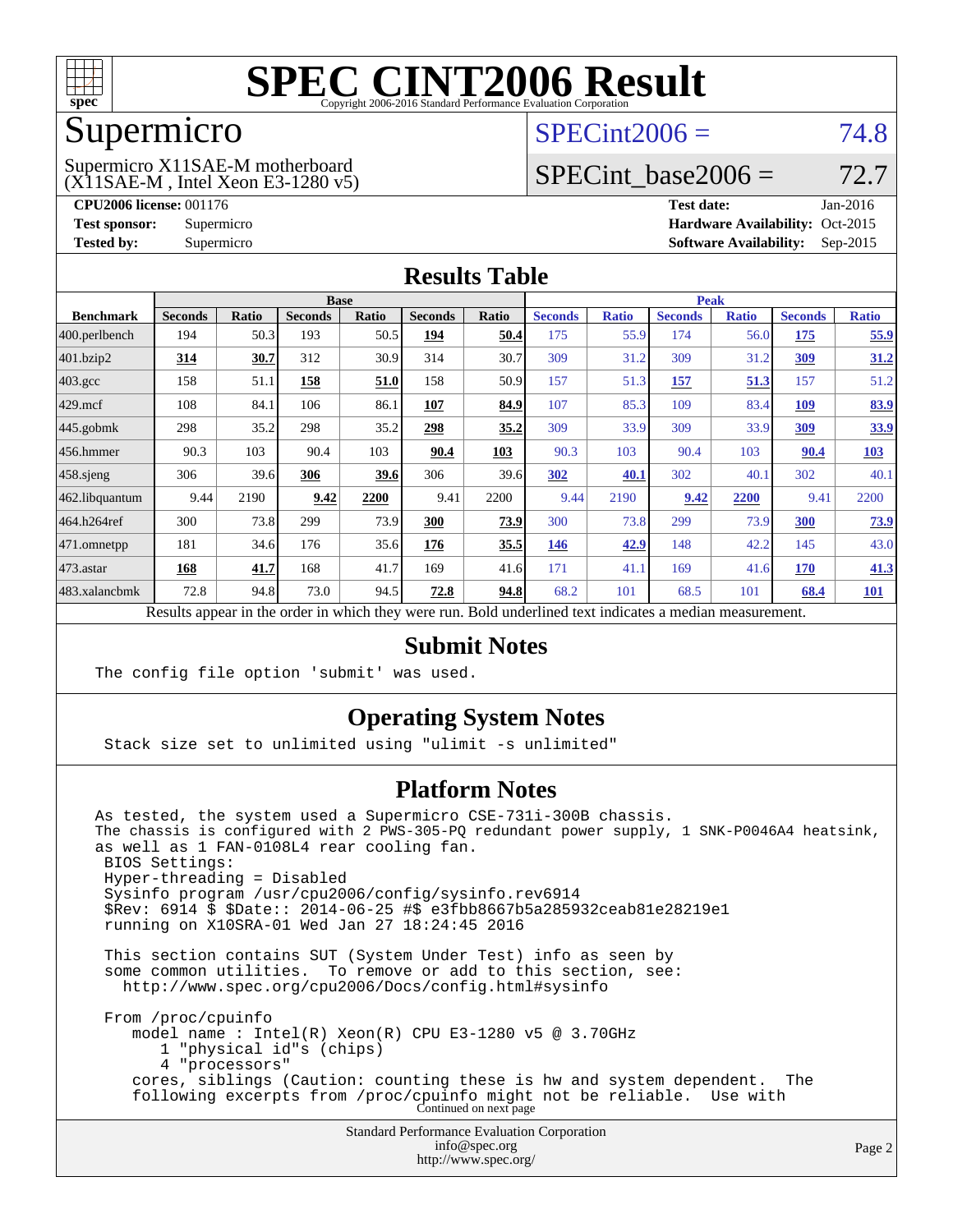

### Supermicro

 $SPECint2006 = 74.8$  $SPECint2006 = 74.8$ 

(X11SAE-M , Intel Xeon E3-1280 v5) Supermicro X11SAE-M motherboard

SPECint base2006 =  $72.7$ 

**[CPU2006 license:](http://www.spec.org/auto/cpu2006/Docs/result-fields.html#CPU2006license)** 001176 **[Test date:](http://www.spec.org/auto/cpu2006/Docs/result-fields.html#Testdate)** Jan-2016 **[Test sponsor:](http://www.spec.org/auto/cpu2006/Docs/result-fields.html#Testsponsor)** Supermicro Supermicro **[Hardware Availability:](http://www.spec.org/auto/cpu2006/Docs/result-fields.html#HardwareAvailability)** Oct-2015 **[Tested by:](http://www.spec.org/auto/cpu2006/Docs/result-fields.html#Testedby)** Supermicro **Supermicro [Software Availability:](http://www.spec.org/auto/cpu2006/Docs/result-fields.html#SoftwareAvailability)** Sep-2015

#### **[Platform Notes \(Continued\)](http://www.spec.org/auto/cpu2006/Docs/result-fields.html#PlatformNotes)**

 caution.) cpu cores : 4 siblings : 4 physical 0: cores 0 1 2 3 cache size : 8192 KB From /proc/meminfo MemTotal: 32760744 kB HugePages\_Total: 0<br>Hugepagesize: 2048 kB Hugepagesize: From /etc/\*release\* /etc/\*version\* os-release: NAME="Red Hat Enterprise Linux Server" VERSION="7.1 (Maipo)" ID="rhel" ID\_LIKE="fedora" VERSION\_ID="7.1" PRETTY\_NAME="Red Hat Enterprise Linux Server 7.1 (Maipo)" ANSI\_COLOR="0;31" CPE\_NAME="cpe:/o:redhat:enterprise\_linux:7.1:GA:server" redhat-release: Red Hat Enterprise Linux Server release 7.1 (Maipo) system-release: Red Hat Enterprise Linux Server release 7.1 (Maipo) system-release-cpe: cpe:/o:redhat:enterprise\_linux:7.1:ga:server uname -a: Linux X10SRA-01 3.10.0-229.el7.x86\_64 #1 SMP Thu Jan 29 18:37:38 EST 2015 x86\_64 x86\_64 x86\_64 GNU/Linux run-level 3 Jan 27 18:19 SPEC is set to: /usr/cpu2006 Filesystem Type Size Used Avail Use% Mounted on /dev/sda2 xfs 183G 5.3G 178G 3% / Additional information from dmidecode: Warning: Use caution when you interpret this section. The 'dmidecode' program reads system data which is "intended to allow hardware to be accurately determined", but the intent may not be met, as there are frequent changes to hardware, firmware, and the "DMTF SMBIOS" standard. BIOS American Megatrends Inc. 1.0a 12/21/2015 Memory: 2x Not Specified Not Specified 2x Samsung M391A2K43BB1-CPB 16 GB 2 rank 2133 MHz (End of data from sysinfo program)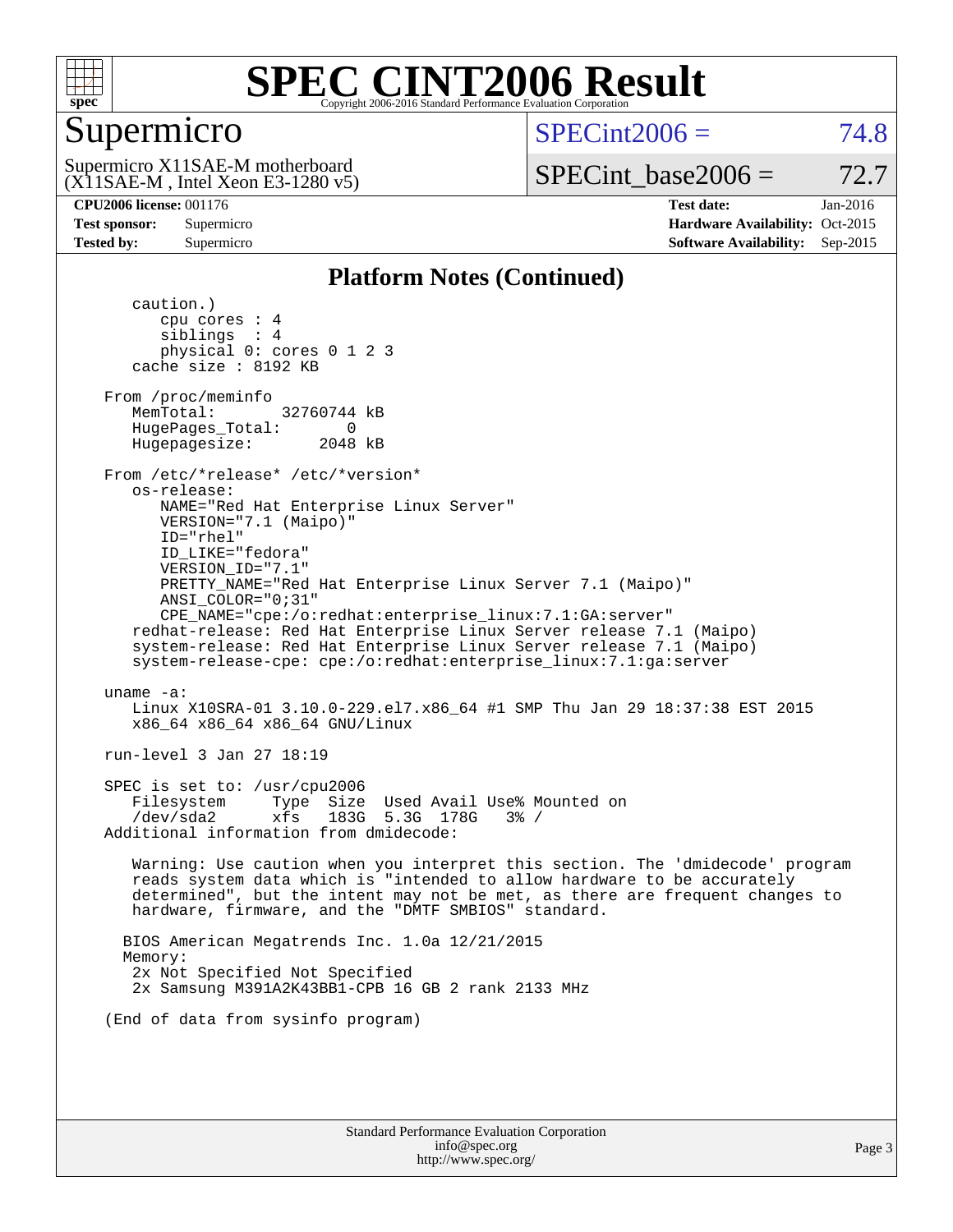

#### Supermicro

 $SPECint2006 = 74.8$  $SPECint2006 = 74.8$ 

(X11SAE-M , Intel Xeon E3-1280 v5) Supermicro X11SAE-M motherboard

SPECint base2006 =  $72.7$ 

**[Test sponsor:](http://www.spec.org/auto/cpu2006/Docs/result-fields.html#Testsponsor)** Supermicro Supermicro **[Hardware Availability:](http://www.spec.org/auto/cpu2006/Docs/result-fields.html#HardwareAvailability)** Oct-2015 **[Tested by:](http://www.spec.org/auto/cpu2006/Docs/result-fields.html#Testedby)** Supermicro **Supermicro [Software Availability:](http://www.spec.org/auto/cpu2006/Docs/result-fields.html#SoftwareAvailability)** Sep-2015

**[CPU2006 license:](http://www.spec.org/auto/cpu2006/Docs/result-fields.html#CPU2006license)** 001176 **[Test date:](http://www.spec.org/auto/cpu2006/Docs/result-fields.html#Testdate)** Jan-2016

#### **[General Notes](http://www.spec.org/auto/cpu2006/Docs/result-fields.html#GeneralNotes)**

Environment variables set by runspec before the start of the run:  $KMP$  AFFINITY = "granularity=fine, scatter" LD\_LIBRARY\_PATH = "/usr/cpu2006/libs/32:/usr/cpu2006/libs/64:/usr/cpu2006/sh" OMP\_NUM\_THREADS = "4"

 Binaries compiled on a system with 1x Intel Core i5-4670K CPU + 32GB memory using RedHat EL 7.1 Transparent Huge Pages enabled with: echo always > /sys/kernel/mm/transparent\_hugepage/enabled

**[Base Compiler Invocation](http://www.spec.org/auto/cpu2006/Docs/result-fields.html#BaseCompilerInvocation)**

 $\frac{C \text{ benchmarks:}}{C \text{ C}}$ -m64

[C++ benchmarks:](http://www.spec.org/auto/cpu2006/Docs/result-fields.html#CXXbenchmarks) [icpc -m64](http://www.spec.org/cpu2006/results/res2016q1/cpu2006-20160206-38994.flags.html#user_CXXbase_intel_icpc_64bit_fc66a5337ce925472a5c54ad6a0de310)

#### **[Base Portability Flags](http://www.spec.org/auto/cpu2006/Docs/result-fields.html#BasePortabilityFlags)**

 400.perlbench: [-DSPEC\\_CPU\\_LP64](http://www.spec.org/cpu2006/results/res2016q1/cpu2006-20160206-38994.flags.html#b400.perlbench_basePORTABILITY_DSPEC_CPU_LP64) [-DSPEC\\_CPU\\_LINUX\\_X64](http://www.spec.org/cpu2006/results/res2016q1/cpu2006-20160206-38994.flags.html#b400.perlbench_baseCPORTABILITY_DSPEC_CPU_LINUX_X64) 401.bzip2: [-DSPEC\\_CPU\\_LP64](http://www.spec.org/cpu2006/results/res2016q1/cpu2006-20160206-38994.flags.html#suite_basePORTABILITY401_bzip2_DSPEC_CPU_LP64) 403.gcc: [-DSPEC\\_CPU\\_LP64](http://www.spec.org/cpu2006/results/res2016q1/cpu2006-20160206-38994.flags.html#suite_basePORTABILITY403_gcc_DSPEC_CPU_LP64) 429.mcf: [-DSPEC\\_CPU\\_LP64](http://www.spec.org/cpu2006/results/res2016q1/cpu2006-20160206-38994.flags.html#suite_basePORTABILITY429_mcf_DSPEC_CPU_LP64) 445.gobmk: [-DSPEC\\_CPU\\_LP64](http://www.spec.org/cpu2006/results/res2016q1/cpu2006-20160206-38994.flags.html#suite_basePORTABILITY445_gobmk_DSPEC_CPU_LP64) 456.hmmer: [-DSPEC\\_CPU\\_LP64](http://www.spec.org/cpu2006/results/res2016q1/cpu2006-20160206-38994.flags.html#suite_basePORTABILITY456_hmmer_DSPEC_CPU_LP64) 458.sjeng: [-DSPEC\\_CPU\\_LP64](http://www.spec.org/cpu2006/results/res2016q1/cpu2006-20160206-38994.flags.html#suite_basePORTABILITY458_sjeng_DSPEC_CPU_LP64) 462.libquantum: [-DSPEC\\_CPU\\_LP64](http://www.spec.org/cpu2006/results/res2016q1/cpu2006-20160206-38994.flags.html#suite_basePORTABILITY462_libquantum_DSPEC_CPU_LP64) [-DSPEC\\_CPU\\_LINUX](http://www.spec.org/cpu2006/results/res2016q1/cpu2006-20160206-38994.flags.html#b462.libquantum_baseCPORTABILITY_DSPEC_CPU_LINUX) 464.h264ref: [-DSPEC\\_CPU\\_LP64](http://www.spec.org/cpu2006/results/res2016q1/cpu2006-20160206-38994.flags.html#suite_basePORTABILITY464_h264ref_DSPEC_CPU_LP64) 471.omnetpp: [-DSPEC\\_CPU\\_LP64](http://www.spec.org/cpu2006/results/res2016q1/cpu2006-20160206-38994.flags.html#suite_basePORTABILITY471_omnetpp_DSPEC_CPU_LP64) 473.astar: [-DSPEC\\_CPU\\_LP64](http://www.spec.org/cpu2006/results/res2016q1/cpu2006-20160206-38994.flags.html#suite_basePORTABILITY473_astar_DSPEC_CPU_LP64) 483.xalancbmk: [-DSPEC\\_CPU\\_LP64](http://www.spec.org/cpu2006/results/res2016q1/cpu2006-20160206-38994.flags.html#suite_basePORTABILITY483_xalancbmk_DSPEC_CPU_LP64) [-DSPEC\\_CPU\\_LINUX](http://www.spec.org/cpu2006/results/res2016q1/cpu2006-20160206-38994.flags.html#b483.xalancbmk_baseCXXPORTABILITY_DSPEC_CPU_LINUX)

#### **[Base Optimization Flags](http://www.spec.org/auto/cpu2006/Docs/result-fields.html#BaseOptimizationFlags)**

#### [C benchmarks](http://www.spec.org/auto/cpu2006/Docs/result-fields.html#Cbenchmarks):

[-xCORE-AVX2](http://www.spec.org/cpu2006/results/res2016q1/cpu2006-20160206-38994.flags.html#user_CCbase_f-xAVX2_5f5fc0cbe2c9f62c816d3e45806c70d7) [-ipo](http://www.spec.org/cpu2006/results/res2016q1/cpu2006-20160206-38994.flags.html#user_CCbase_f-ipo) [-O3](http://www.spec.org/cpu2006/results/res2016q1/cpu2006-20160206-38994.flags.html#user_CCbase_f-O3) [-no-prec-div](http://www.spec.org/cpu2006/results/res2016q1/cpu2006-20160206-38994.flags.html#user_CCbase_f-no-prec-div) [-parallel](http://www.spec.org/cpu2006/results/res2016q1/cpu2006-20160206-38994.flags.html#user_CCbase_f-parallel) [-opt-prefetch](http://www.spec.org/cpu2006/results/res2016q1/cpu2006-20160206-38994.flags.html#user_CCbase_f-opt-prefetch) [-auto-p32](http://www.spec.org/cpu2006/results/res2016q1/cpu2006-20160206-38994.flags.html#user_CCbase_f-auto-p32)

[C++ benchmarks:](http://www.spec.org/auto/cpu2006/Docs/result-fields.html#CXXbenchmarks)

[-xCORE-AVX2](http://www.spec.org/cpu2006/results/res2016q1/cpu2006-20160206-38994.flags.html#user_CXXbase_f-xAVX2_5f5fc0cbe2c9f62c816d3e45806c70d7) [-ipo](http://www.spec.org/cpu2006/results/res2016q1/cpu2006-20160206-38994.flags.html#user_CXXbase_f-ipo) [-O3](http://www.spec.org/cpu2006/results/res2016q1/cpu2006-20160206-38994.flags.html#user_CXXbase_f-O3) [-no-prec-div](http://www.spec.org/cpu2006/results/res2016q1/cpu2006-20160206-38994.flags.html#user_CXXbase_f-no-prec-div) [-opt-prefetch](http://www.spec.org/cpu2006/results/res2016q1/cpu2006-20160206-38994.flags.html#user_CXXbase_f-opt-prefetch) [-auto-p32](http://www.spec.org/cpu2006/results/res2016q1/cpu2006-20160206-38994.flags.html#user_CXXbase_f-auto-p32) [-Wl,-z,muldefs](http://www.spec.org/cpu2006/results/res2016q1/cpu2006-20160206-38994.flags.html#user_CXXbase_link_force_multiple1_74079c344b956b9658436fd1b6dd3a8a) [-L/sh -lsmartheap64](http://www.spec.org/cpu2006/results/res2016q1/cpu2006-20160206-38994.flags.html#user_CXXbase_SmartHeap64_ed4ef857ce90951921efb0d91eb88472)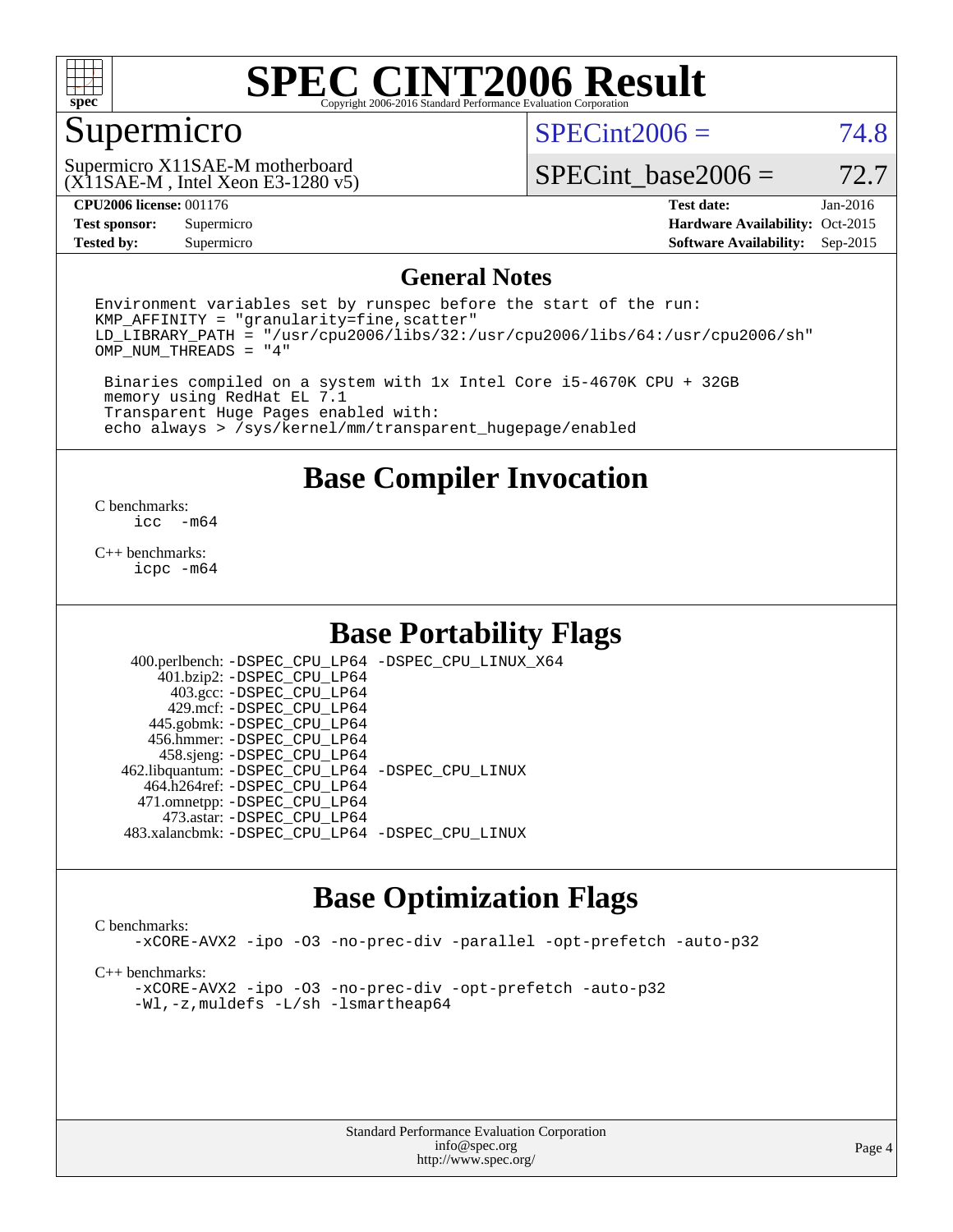

#### Supermicro

 $SPECint2006 = 74.8$  $SPECint2006 = 74.8$ 

(X11SAE-M , Intel Xeon E3-1280 v5) Supermicro X11SAE-M motherboard

SPECint base2006 =  $72.7$ 

**[CPU2006 license:](http://www.spec.org/auto/cpu2006/Docs/result-fields.html#CPU2006license)** 001176 **[Test date:](http://www.spec.org/auto/cpu2006/Docs/result-fields.html#Testdate)** Jan-2016 **[Test sponsor:](http://www.spec.org/auto/cpu2006/Docs/result-fields.html#Testsponsor)** Supermicro Supermicro **[Hardware Availability:](http://www.spec.org/auto/cpu2006/Docs/result-fields.html#HardwareAvailability)** Oct-2015 **[Tested by:](http://www.spec.org/auto/cpu2006/Docs/result-fields.html#Testedby)** Supermicro **Supermicro [Software Availability:](http://www.spec.org/auto/cpu2006/Docs/result-fields.html#SoftwareAvailability)** Sep-2015

#### **[Base Other Flags](http://www.spec.org/auto/cpu2006/Docs/result-fields.html#BaseOtherFlags)**

[C benchmarks](http://www.spec.org/auto/cpu2006/Docs/result-fields.html#Cbenchmarks):

403.gcc: [-Dalloca=\\_alloca](http://www.spec.org/cpu2006/results/res2016q1/cpu2006-20160206-38994.flags.html#b403.gcc_baseEXTRA_CFLAGS_Dalloca_be3056838c12de2578596ca5467af7f3)

### **[Peak Compiler Invocation](http://www.spec.org/auto/cpu2006/Docs/result-fields.html#PeakCompilerInvocation)**

[C benchmarks \(except as noted below\)](http://www.spec.org/auto/cpu2006/Docs/result-fields.html#Cbenchmarksexceptasnotedbelow):

[icc -m64](http://www.spec.org/cpu2006/results/res2016q1/cpu2006-20160206-38994.flags.html#user_CCpeak_intel_icc_64bit_f346026e86af2a669e726fe758c88044)

400.perlbench: [icc -m32 -L/opt/intel/compilers\\_and\\_libraries\\_2016/linux/compiler/lib/ia32\\_lin](http://www.spec.org/cpu2006/results/res2016q1/cpu2006-20160206-38994.flags.html#user_peakCCLD400_perlbench_intel_icc_e10256ba5924b668798078a321b0cb3f)

445.gobmk: [icc -m32 -L/opt/intel/compilers\\_and\\_libraries\\_2016/linux/compiler/lib/ia32\\_lin](http://www.spec.org/cpu2006/results/res2016q1/cpu2006-20160206-38994.flags.html#user_peakCCLD445_gobmk_intel_icc_e10256ba5924b668798078a321b0cb3f)

[C++ benchmarks \(except as noted below\):](http://www.spec.org/auto/cpu2006/Docs/result-fields.html#CXXbenchmarksexceptasnotedbelow)

[icpc -m32 -L/opt/intel/compilers\\_and\\_libraries\\_2016/linux/compiler/lib/ia32\\_lin](http://www.spec.org/cpu2006/results/res2016q1/cpu2006-20160206-38994.flags.html#user_CXXpeak_intel_icpc_b4f50a394bdb4597aa5879c16bc3f5c5)

473.astar: [icpc -m64](http://www.spec.org/cpu2006/results/res2016q1/cpu2006-20160206-38994.flags.html#user_peakCXXLD473_astar_intel_icpc_64bit_fc66a5337ce925472a5c54ad6a0de310)

#### **[Peak Portability Flags](http://www.spec.org/auto/cpu2006/Docs/result-fields.html#PeakPortabilityFlags)**

 400.perlbench: [-D\\_FILE\\_OFFSET\\_BITS=64](http://www.spec.org/cpu2006/results/res2016q1/cpu2006-20160206-38994.flags.html#user_peakPORTABILITY400_perlbench_file_offset_bits_64_438cf9856305ebd76870a2c6dc2689ab) [-DSPEC\\_CPU\\_LINUX\\_IA32](http://www.spec.org/cpu2006/results/res2016q1/cpu2006-20160206-38994.flags.html#b400.perlbench_peakCPORTABILITY_DSPEC_CPU_LINUX_IA32) 401.bzip2: [-DSPEC\\_CPU\\_LP64](http://www.spec.org/cpu2006/results/res2016q1/cpu2006-20160206-38994.flags.html#suite_peakPORTABILITY401_bzip2_DSPEC_CPU_LP64) 403.gcc: [-DSPEC\\_CPU\\_LP64](http://www.spec.org/cpu2006/results/res2016q1/cpu2006-20160206-38994.flags.html#suite_peakPORTABILITY403_gcc_DSPEC_CPU_LP64) 429.mcf: [-DSPEC\\_CPU\\_LP64](http://www.spec.org/cpu2006/results/res2016q1/cpu2006-20160206-38994.flags.html#suite_peakPORTABILITY429_mcf_DSPEC_CPU_LP64) 445.gobmk: [-D\\_FILE\\_OFFSET\\_BITS=64](http://www.spec.org/cpu2006/results/res2016q1/cpu2006-20160206-38994.flags.html#user_peakPORTABILITY445_gobmk_file_offset_bits_64_438cf9856305ebd76870a2c6dc2689ab) 456.hmmer: [-DSPEC\\_CPU\\_LP64](http://www.spec.org/cpu2006/results/res2016q1/cpu2006-20160206-38994.flags.html#suite_peakPORTABILITY456_hmmer_DSPEC_CPU_LP64) 458.sjeng: [-DSPEC\\_CPU\\_LP64](http://www.spec.org/cpu2006/results/res2016q1/cpu2006-20160206-38994.flags.html#suite_peakPORTABILITY458_sjeng_DSPEC_CPU_LP64) 462.libquantum: [-DSPEC\\_CPU\\_LP64](http://www.spec.org/cpu2006/results/res2016q1/cpu2006-20160206-38994.flags.html#suite_peakPORTABILITY462_libquantum_DSPEC_CPU_LP64) [-DSPEC\\_CPU\\_LINUX](http://www.spec.org/cpu2006/results/res2016q1/cpu2006-20160206-38994.flags.html#b462.libquantum_peakCPORTABILITY_DSPEC_CPU_LINUX) 464.h264ref: [-DSPEC\\_CPU\\_LP64](http://www.spec.org/cpu2006/results/res2016q1/cpu2006-20160206-38994.flags.html#suite_peakPORTABILITY464_h264ref_DSPEC_CPU_LP64) 471.omnetpp: [-D\\_FILE\\_OFFSET\\_BITS=64](http://www.spec.org/cpu2006/results/res2016q1/cpu2006-20160206-38994.flags.html#user_peakPORTABILITY471_omnetpp_file_offset_bits_64_438cf9856305ebd76870a2c6dc2689ab) 473.astar: [-DSPEC\\_CPU\\_LP64](http://www.spec.org/cpu2006/results/res2016q1/cpu2006-20160206-38994.flags.html#suite_peakPORTABILITY473_astar_DSPEC_CPU_LP64) 483.xalancbmk: [-D\\_FILE\\_OFFSET\\_BITS=64](http://www.spec.org/cpu2006/results/res2016q1/cpu2006-20160206-38994.flags.html#user_peakPORTABILITY483_xalancbmk_file_offset_bits_64_438cf9856305ebd76870a2c6dc2689ab) [-DSPEC\\_CPU\\_LINUX](http://www.spec.org/cpu2006/results/res2016q1/cpu2006-20160206-38994.flags.html#b483.xalancbmk_peakCXXPORTABILITY_DSPEC_CPU_LINUX)

#### **[Peak Optimization Flags](http://www.spec.org/auto/cpu2006/Docs/result-fields.html#PeakOptimizationFlags)**

[C benchmarks](http://www.spec.org/auto/cpu2006/Docs/result-fields.html#Cbenchmarks):

 400.perlbench: [-xCORE-AVX2](http://www.spec.org/cpu2006/results/res2016q1/cpu2006-20160206-38994.flags.html#user_peakPASS2_CFLAGSPASS2_LDCFLAGS400_perlbench_f-xAVX2_5f5fc0cbe2c9f62c816d3e45806c70d7)(pass 2) [-prof-gen:threadsafe](http://www.spec.org/cpu2006/results/res2016q1/cpu2006-20160206-38994.flags.html#user_peakPASS1_CFLAGSPASS1_LDCFLAGS400_perlbench_prof_gen_21a26eb79f378b550acd7bec9fe4467a)(pass 1)  $-i\text{po}(pass 2) -\tilde{O}3(pass 2)$  [-no-prec-div](http://www.spec.org/cpu2006/results/res2016q1/cpu2006-20160206-38994.flags.html#user_peakPASS2_CFLAGSPASS2_LDCFLAGS400_perlbench_f-no-prec-div)(pass 2) [-par-num-threads=1](http://www.spec.org/cpu2006/results/res2016q1/cpu2006-20160206-38994.flags.html#user_peakPASS1_CFLAGSPASS1_LDCFLAGS400_perlbench_par_num_threads_786a6ff141b4e9e90432e998842df6c2)(pass 1) [-prof-use](http://www.spec.org/cpu2006/results/res2016q1/cpu2006-20160206-38994.flags.html#user_peakPASS2_CFLAGSPASS2_LDCFLAGS400_perlbench_prof_use_bccf7792157ff70d64e32fe3e1250b55)(pass 2) [-opt-prefetch](http://www.spec.org/cpu2006/results/res2016q1/cpu2006-20160206-38994.flags.html#user_peakCOPTIMIZE400_perlbench_f-opt-prefetch) [-ansi-alias](http://www.spec.org/cpu2006/results/res2016q1/cpu2006-20160206-38994.flags.html#user_peakCOPTIMIZE400_perlbench_f-ansi-alias)

 401.bzip2: [-xCORE-AVX2](http://www.spec.org/cpu2006/results/res2016q1/cpu2006-20160206-38994.flags.html#user_peakPASS2_CFLAGSPASS2_LDCFLAGS401_bzip2_f-xAVX2_5f5fc0cbe2c9f62c816d3e45806c70d7)(pass 2) [-prof-gen:threadsafe](http://www.spec.org/cpu2006/results/res2016q1/cpu2006-20160206-38994.flags.html#user_peakPASS1_CFLAGSPASS1_LDCFLAGS401_bzip2_prof_gen_21a26eb79f378b550acd7bec9fe4467a)(pass 1)  $-i\text{po}(pass 2) -\overline{O}3(pass 2)$  [-no-prec-div](http://www.spec.org/cpu2006/results/res2016q1/cpu2006-20160206-38994.flags.html#user_peakCOPTIMIZEPASS2_CFLAGSPASS2_LDCFLAGS401_bzip2_f-no-prec-div) [-par-num-threads=1](http://www.spec.org/cpu2006/results/res2016q1/cpu2006-20160206-38994.flags.html#user_peakPASS1_CFLAGSPASS1_LDCFLAGS401_bzip2_par_num_threads_786a6ff141b4e9e90432e998842df6c2)(pass 1) [-prof-use](http://www.spec.org/cpu2006/results/res2016q1/cpu2006-20160206-38994.flags.html#user_peakPASS2_CFLAGSPASS2_LDCFLAGS401_bzip2_prof_use_bccf7792157ff70d64e32fe3e1250b55)(pass 2) [-auto-ilp32](http://www.spec.org/cpu2006/results/res2016q1/cpu2006-20160206-38994.flags.html#user_peakCOPTIMIZE401_bzip2_f-auto-ilp32)

Continued on next page

Standard Performance Evaluation Corporation [info@spec.org](mailto:info@spec.org) <http://www.spec.org/>

Page 5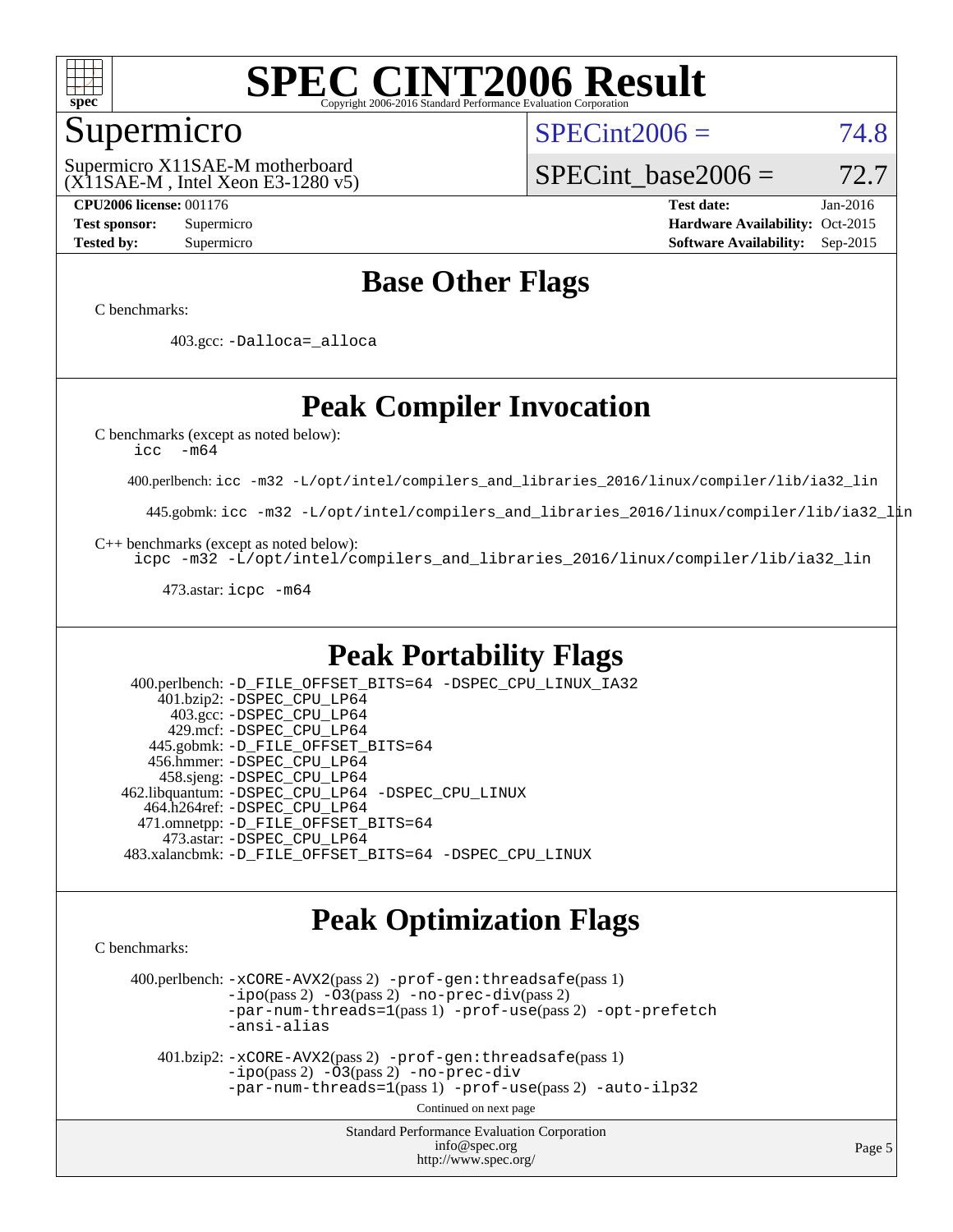

Supermicro

 $SPECint2006 = 74.8$  $SPECint2006 = 74.8$ 

(X11SAE-M , Intel Xeon E3-1280 v5) Supermicro X11SAE-M motherboard

SPECint base2006 =  $72.7$ 

**[CPU2006 license:](http://www.spec.org/auto/cpu2006/Docs/result-fields.html#CPU2006license)** 001176 **[Test date:](http://www.spec.org/auto/cpu2006/Docs/result-fields.html#Testdate)** Jan-2016

| Test sponsor:     | Supermicro |
|-------------------|------------|
| <b>Tested by:</b> | Supermicro |
|                   |            |

**[Hardware Availability:](http://www.spec.org/auto/cpu2006/Docs/result-fields.html#HardwareAvailability)** Oct-2015 **[Software Availability:](http://www.spec.org/auto/cpu2006/Docs/result-fields.html#SoftwareAvailability)** Sep-2015

## **[Peak Optimization Flags \(Continued\)](http://www.spec.org/auto/cpu2006/Docs/result-fields.html#PeakOptimizationFlags)**

```
 401.bzip2 (continued):
                -opt-prefetch -ansi-alias
          403.gcc: -xCORE-AVX2 -ipo -O3 -no-prec-div -inline-calloc
                -opt-malloc-options=3 -auto-ilp32
         429.mcf: -xCORE-AVX2 -ipo -O3 -no-prec-div -parallel
                -opt-prefetch -auto-p32
       445.gobmk: -xCORE-AVX2(pass 2) -prof-gen:threadsafe(pass 1)
                -prof-use(pass 2) -par-num-threads=1(pass 1) -ansi-alias
       456.hmmer: basepeak = yes
        458.sjeng: -xCORE-AVX2(pass 2) -prof-gen:threadsafe(pass 1)
                -i\text{po}(pass 2) -\tilde{O}3(pass 2)-no-prec-div(pass 2)
                -par-num-threads=1(pass 1) -prof-use(pass 2) -unroll4
   462.libquantum: basepeak = yes
     464.h264ref: basepeak = yes
C++ benchmarks: 
      471.omnetpp: -xCORE-AVX2(pass 2) -prof-gen:threadsafe(pass 1)
                -i\text{po}(pass 2) -\overline{O}3(pass 2) -no-\overline{prec}\-div(pass 2)-par-num-threads=1(pass 1) -prof-use(pass 2)
                -opt-ra-region-strategy=block -ansi-alias
                -Wl,-z,muldefs -L/sh -lsmartheap
         473.astar: -xCORE-AVX2 -ipo -O3 -no-prec-div -opt-prefetch
                -auto-p32 -Wl,-z,muldefs -L/sh -lsmartheap64
    483.xalancbmk: -xCORE-AVX2 -ipo -O3 -no-prec-div -opt-prefetch
                -ansi-alias-L/sh -lsmartheap
```
### **[Peak Other Flags](http://www.spec.org/auto/cpu2006/Docs/result-fields.html#PeakOtherFlags)**

[C benchmarks](http://www.spec.org/auto/cpu2006/Docs/result-fields.html#Cbenchmarks):

403.gcc: [-Dalloca=\\_alloca](http://www.spec.org/cpu2006/results/res2016q1/cpu2006-20160206-38994.flags.html#b403.gcc_peakEXTRA_CFLAGS_Dalloca_be3056838c12de2578596ca5467af7f3)

```
The flags files that were used to format this result can be browsed at
http://www.spec.org/cpu2006/flags/Intel-ic16.0-official-linux64.html
http://www.spec.org/cpu2006/flags/Supermicro-Platform-Settings-V1.2-revH.html
```